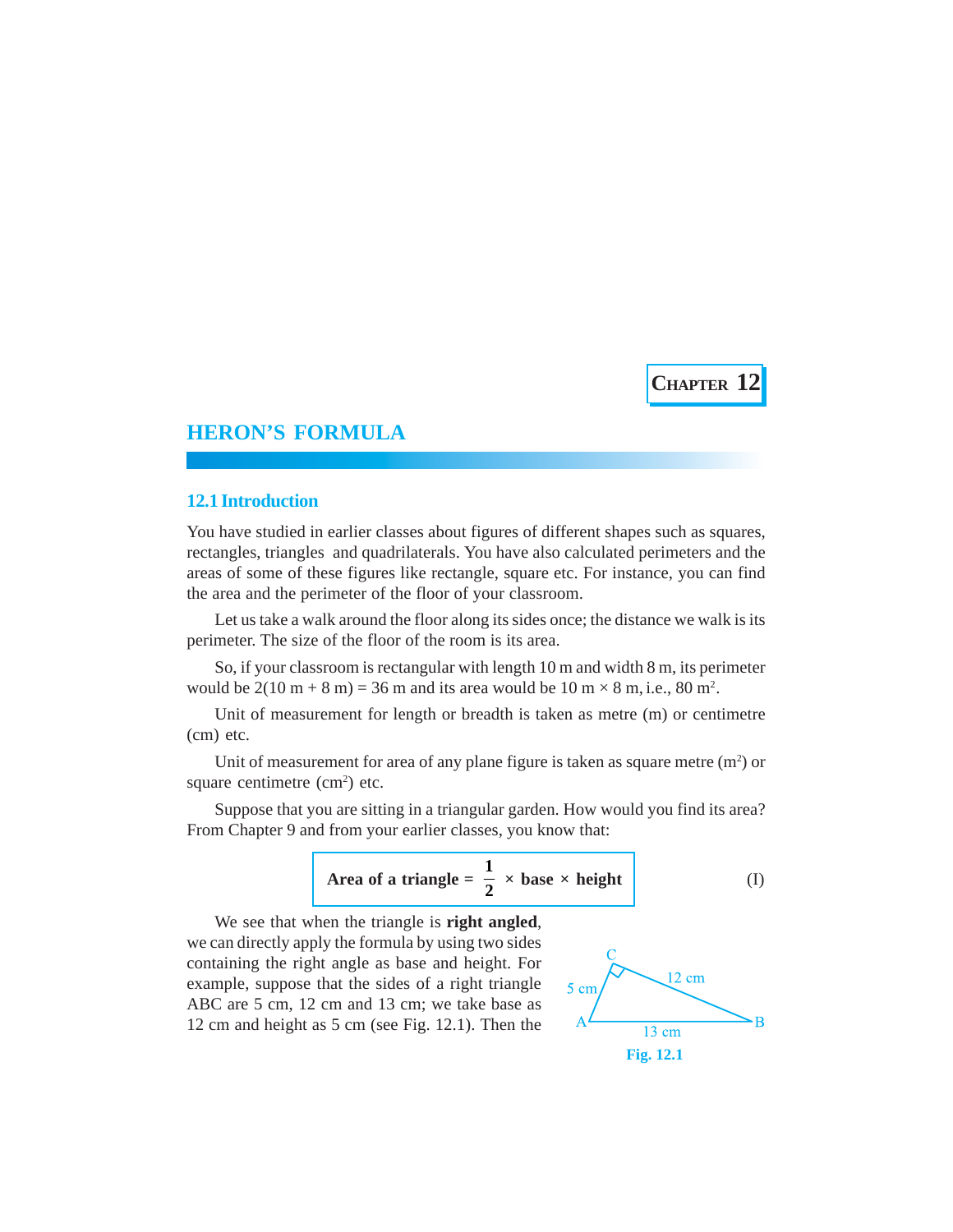area of ∆ ABC is given by

$$
\frac{1}{2} \times \text{base} \times \text{height} = \frac{1}{2} \times 12 \times 5 \text{ cm}^2, \text{ i.e., } 30 \text{ cm}^2
$$

Note that we could also take 5 cm as the base and 12 cm as height.

Now suppose we want to find the area of an **equilateral triangle** PQR with side 10cm (see Fig. 12.2). To find its area we need its height. Can you find the height of this triangle?

Let us recall how we find its height when we know its sides. This is possible in an equilateral triangle. Take the mid-point of QR as M and join it to P. We know that PMQ is a right triangle. Therefore, by using Pythagoras Theorem, we can find the length PM as shown below:

$$
PQ^2 = PM^2 + QM^2
$$

i.e.,  $(10)^2 = PM^2 + (5)^2$ , since QM = MR.

Therefore, we have  $PM^2 = 75$ 

i.e., 
$$
PM = \sqrt{75} \text{ cm} = 5\sqrt{3} \text{ cm}.
$$

Then area of 
$$
\triangle
$$
 PQR =  $\frac{1}{2}$  × base × height =  $\frac{1}{2}$  × 10 × 5 $\sqrt{3}$  cm<sup>2</sup> = 25 $\sqrt{3}$  cm<sup>2</sup>.

Let us see now whether we can calculate the area of an **isosceles triangle** also with the help of this formula. For example, we take a triangle XYZ with two equal sides XY and XZ as 5 cm each and unequal side YZ as 8 cm (see Fig. 12.3).

In this case also, we want to know the height of the triangle. So, from X we draw a perpendicular XP to side YZ. You can see that this perpendicular XP divides the base YZ of the triangle in two equal parts.

| Therefore,                                                                               | $YP = PZ = \frac{1}{2} YZ = 4$ cm         | $5 \text{ cm}$               | cm |
|------------------------------------------------------------------------------------------|-------------------------------------------|------------------------------|----|
|                                                                                          | Then, by using Pythagoras theorem, we get |                              |    |
|                                                                                          | $XP^2 = XY^2 - YP^2$                      | $4 \text{ cm} \rightarrow P$ |    |
|                                                                                          | $= 5^2 - 4^2 = 25 - 16 = 9$               | Fig. $12.3$                  |    |
| So,                                                                                      | $XP = 3$ cm                               |                              |    |
| Now, area of $\triangle XYZ = \frac{1}{2} \times \text{base YZ} \times \text{height XP}$ |                                           |                              |    |
| $=\frac{1}{2} \times 8 \times 3$ cm <sup>2</sup> = 12 cm <sup>2</sup> .                  |                                           |                              |    |



**Fig. 12.2**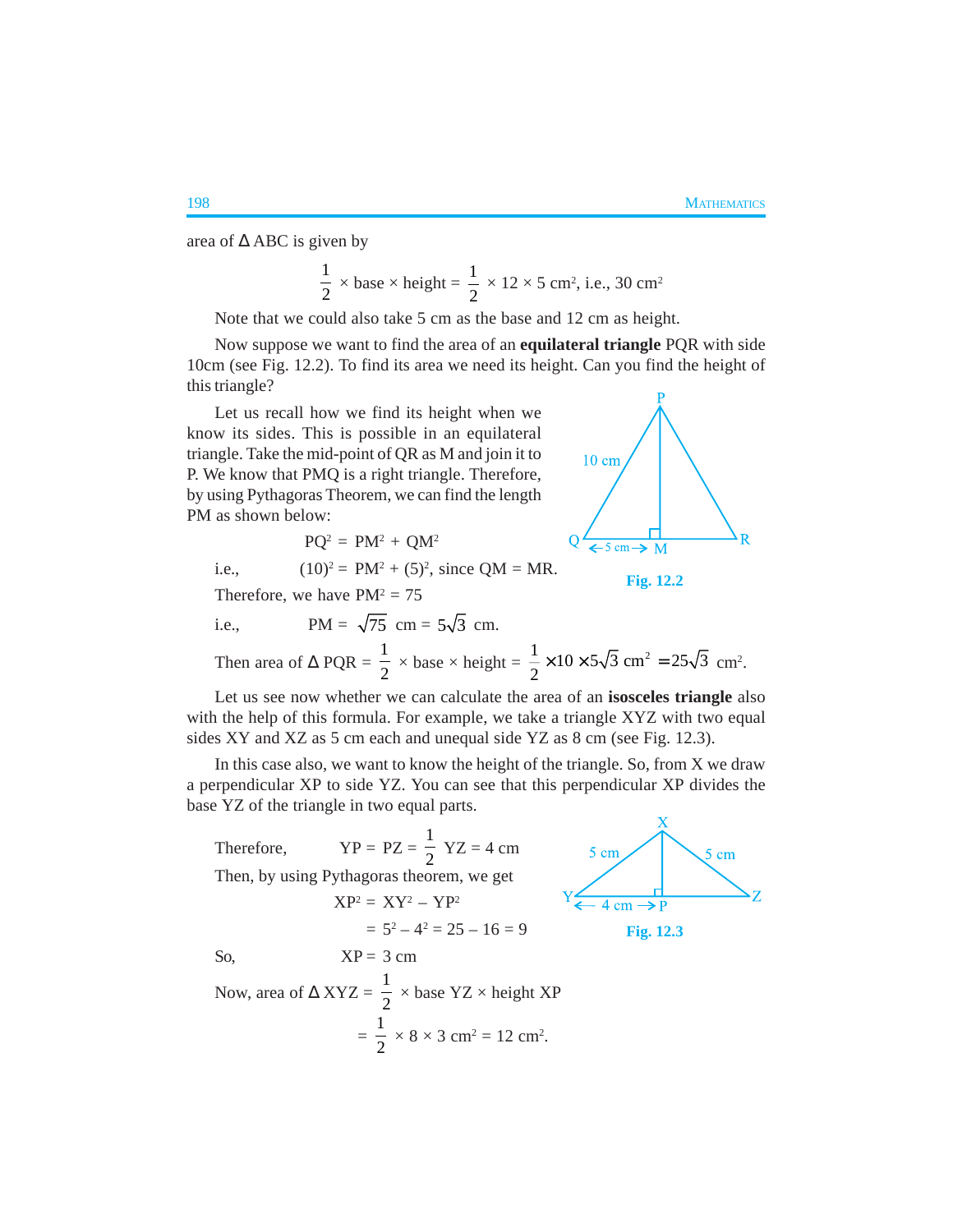#### HERON'S FORMULA 199

Now suppose that we know the lengths of the sides of a scalene triangle and not the height. Can you still find its area? For instance, you have a triangular park whose sides are 40 m, 32 m, and 24 m. How will you calculate its area? Definitely if you want to apply the formula, you will have to calculate its height. But we do not have a clue to calculate the height. Try doing so. If you are not able to get it, then go to the next section.

#### **12.2 Area of a Triangle — by Heron's Formula**

Heron was born in about 10AD possibly in Alexandria in Egypt. He worked in applied mathematics. His works on mathematical and physical subjects are so numerous and varied that he is considered to be an encyclopedic writer in these fields. His geometrical works deal largely with problems on mensuration written in three books. Book I deals with the area of squares, rectangles, triangles, trapezoids (trapezia), various other specialised quadrilaterals, the regular polygons, circles, surfaces of cylinders, cones, spheres etc. In this book, Heron has derived the famous formula for the area of a triangle in terms of its three sides. **Fig. 12.4 Heron (10 C.E. – 75 C.E.)**

The formula given by Heron about the area of a triangle, is also known as *Hero's formula*. It is stated as:

Area of a triangle = 
$$
\sqrt{s(s-a)(s-b)(s-c)}
$$
 (II)

*where a, b and c are the sides of the triangle*, and *s* = *semi-perimeter, i.e., half the perimeter of the triangle* =  $\frac{2}{2}$  $\frac{a+b+c}{a}$ 

This formula is helpful where it is not possible to find the height of the triangle easily. Let us apply it to calculate the area of the triangular park ABC, mentioned above (see Fig. 12.5).

Let us take  $a = 40$  m,  $b = 24$  m,  $c = 32$  m,

so that we have 
$$
s = \frac{40 + 24 + 32}{2}
$$
 m = 48 m.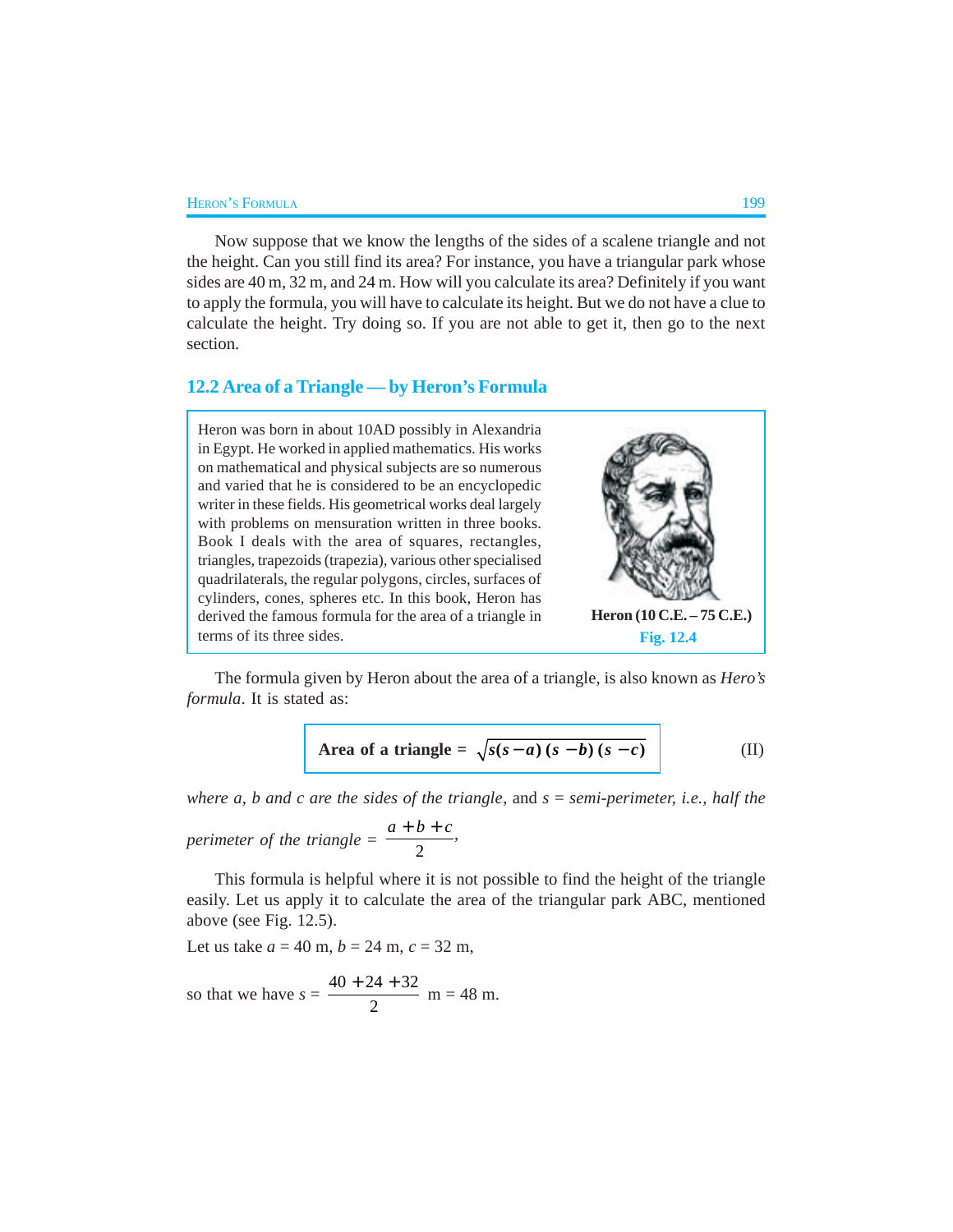

We see that  $32^2 + 24^2 = 1024 + 576 = 1600 = 40^2$ . Therefore, the sides of the park make a right triangle. The largest side, i.e., BC which is 40 m will be the hypotenuse and the angle between the sides AB and AC will be 90°.

By using Formula I, we can check that the area of the park is 1  $\frac{1}{2} \times 32 \times 24$  m<sup>2</sup>  $= 384 \text{ m}^2$ .

We find that the area we have got is the same as we found by using Heron's formula.

Now using Heron's formula, you verify this fact by finding the areas of other triangles discussed earlier *viz*.,

(i) equilateral triangle with side 10 cm.

(ii) isosceles triangle with unequal side as 8 cm and each equal side as 5 cm.

You will see that

For (i), we have  $s = \frac{10 + 10 + 10}{2}$ 2  $\frac{+10+10}{2}$  cm = 15 cm.

Area of triangle =  $\sqrt{15(15 - 10)(15 - 10)(15 - 10)}$  cm<sup>2</sup>

$$
=\sqrt{15\times5\times5\times5} \text{ cm}^2 = 25\sqrt{3} \text{ cm}^2
$$

For (ii), we have  $s = \frac{8+5+5}{2}$  cm = 9 cm  $\frac{+ 5 + 5}{2}$  cm =

Area of triangle =  $\sqrt{9(9-8)(9-5)(9-5)}$  cm<sup>2</sup> =  $\sqrt{9 \times 1 \times 4 \times 4}$  cm<sup>2</sup> = 12 cm<sup>2</sup>.

Let us now solve some more examples: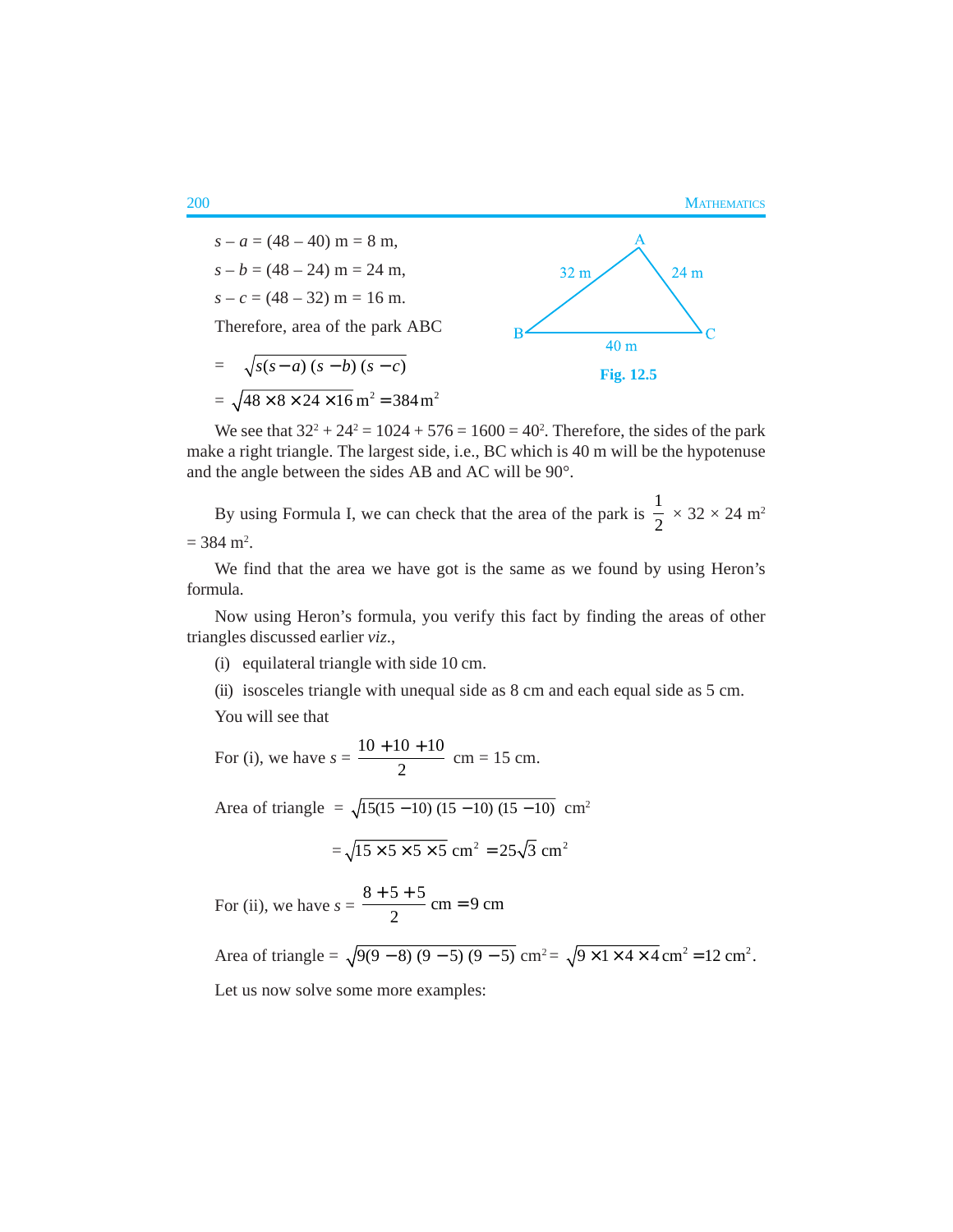**Example 1:** Find the area of a triangle, two sides of which are 8 cm and 11 cm and the perimeter is 32 cm (see Fig. 12.6).

**Solution :** Here we have perimeter of the triangle = 32 cm,  $a = 8$  cm and  $b = 11$  cm.

Third side  $c = 32$  cm –  $(8 + 11)$  cm = 13 cm

So,  $2s = 32$ , i.e.,  $s = 16$  cm, 11 cm 8 cm  $s - a = (16 - 8)$  cm = 8 cm,  $s - b = (16 - 11)$  cm = 5 cm,  $s - c = (16 - 13)$  cm = 3 cm. **Fig. 12.6**

Therefore, area of the triangle =  $\sqrt{s(s-a)(s-b)(s-c)}$ 

$$
= \sqrt{16 \times 8 \times 5 \times 3} \text{ cm}^2 = 8\sqrt{30} \text{ cm}^2
$$

**Example 2 :** A triangular park ABC has sides 120m, 80m and 50m (see Fig. 12.7). A gardener *Dhania* has to put a fence all around it and also plant grass inside. How much area does she need to plant? Find the cost of fencing it with barbed wire at the rate of  $\bar{\mathfrak{Z}}20$  per metre leaving a space 3m wide for a gate on one side.

**Solution :** For finding area of the park, we have

 $2s = 50 m + 80 m + 120 m = 250 m$ .  $80<sub>m</sub>$  $50<sub>m</sub>$ i.e.,  $s = 125 \text{ m}$ Now,  $s - a = (125 - 120)$  m = 5 m,  $3<sub>m</sub>$  $s - b = (125 - 80)$  m = 45 m,  $120<sub>m</sub>$ **Fig. 12.7** $s - c = (125 - 50)$  m = 75 m.

Therefore, area of the park =  $\sqrt{s(s-a)(s-b)(s-c)}$ 

$$
= \sqrt{125 \times 5 \times 45 \times 75} \text{ m}^2
$$

$$
= 375\sqrt{15} \text{ m}^2
$$

Also, perimeter of the park =  $AB + BC + CA = 250$  m

Therefore, length of the wire needed for fencing  $= 250$  m  $- 3$  m (to be left for gate)

 $= 247 m$ 

And so the cost of fencing =  $\overline{20} \times 247 = 4940$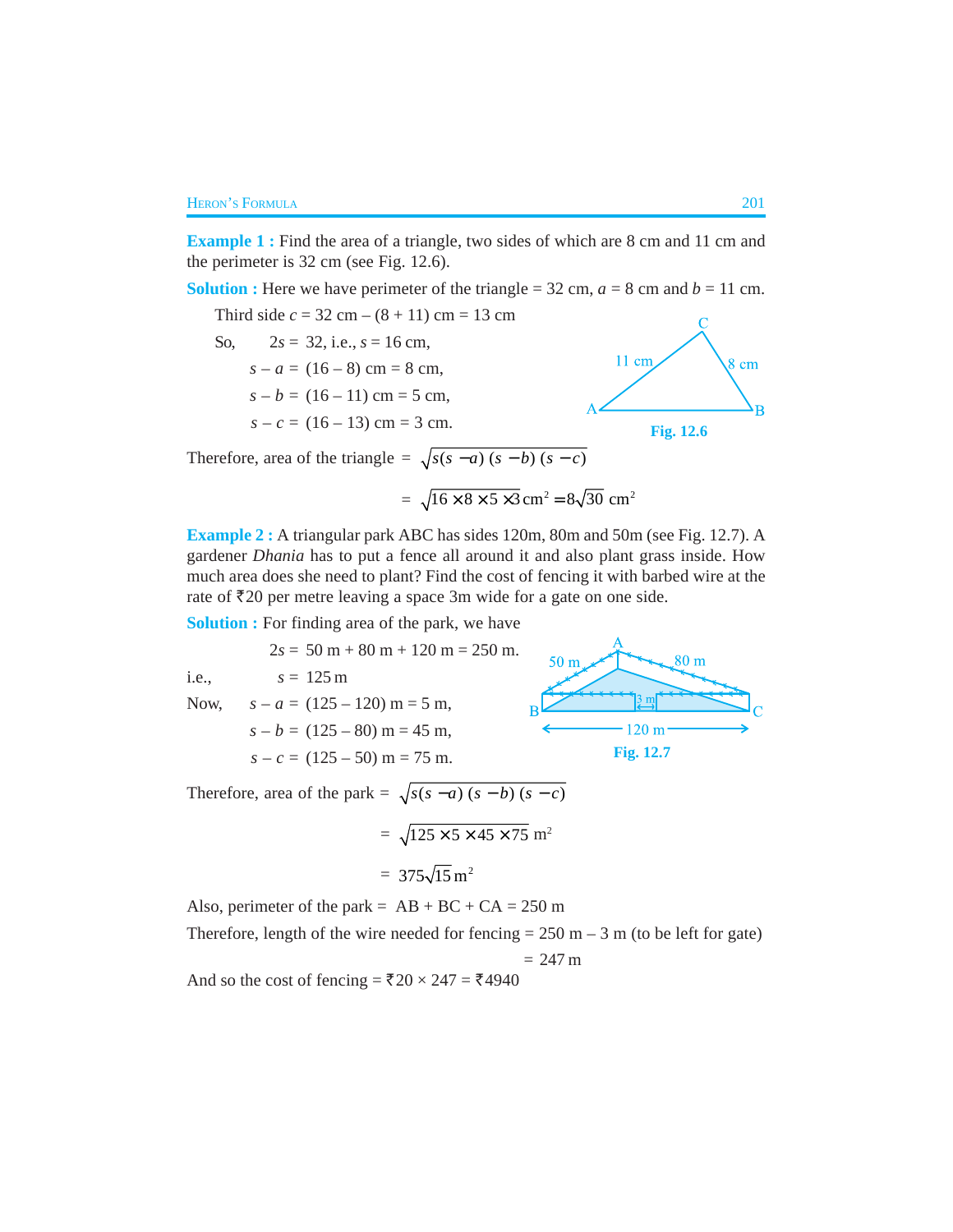**Example 3 :** The sides of a triangular plot are in the ratio of 3 : 5 : 7 and its perimeter is 300 m. Find its area.

**Solution :** Suppose that the sides, in metres, are 3*x*, 5*x* and 7*x* (see Fig. 12.8).

Then, we know that  $3x + 5x + 7x = 300$  (perimeter of the triangle)

Therefore,  $15x = 300$ , which gives  $x = 20$ .

So the sides of the triangle are  $3 \times 20$  m,  $5 \times 20$  m and  $7 \times 20$  m

i.e., 60 m, 100 m and 140 m.

Can you now find the area [Using Heron's formula]?

We have  $s = \frac{60 + 100 + 140}{2}$  $\frac{+100+140}{2}$  m = 150 m,



and area will be  $\sqrt{150(150 - 60)(150 - 100)(150 - 140)}$  m<sup>2</sup>

$$
= \sqrt{150 \times 90 \times 50 \times 10}
$$
 m<sup>2</sup>  
= 1500 $\sqrt{3}$  m<sup>2</sup>

### **EXERCISE 12.1**

- **1.** A traffic signal board, indicating 'SCHOOL AHEAD', is an equilateral triangle with side '*a*'. Find the area of the signal board, using Heron's formula. If its perimeter is 180 cm, what will be the area of the signal board?
- **2.** The triangular side walls of a flyover have been used for advertisements. The sides of the walls are 122 m, 22 m and 120 m (see Fig. 12.9). The advertisements yield an earning of  $\bar{\tau}$  5000 per m<sup>2</sup> per year. A company hired one of its walls for 3 months. How much rent did it pay?



**Fig. 12.9**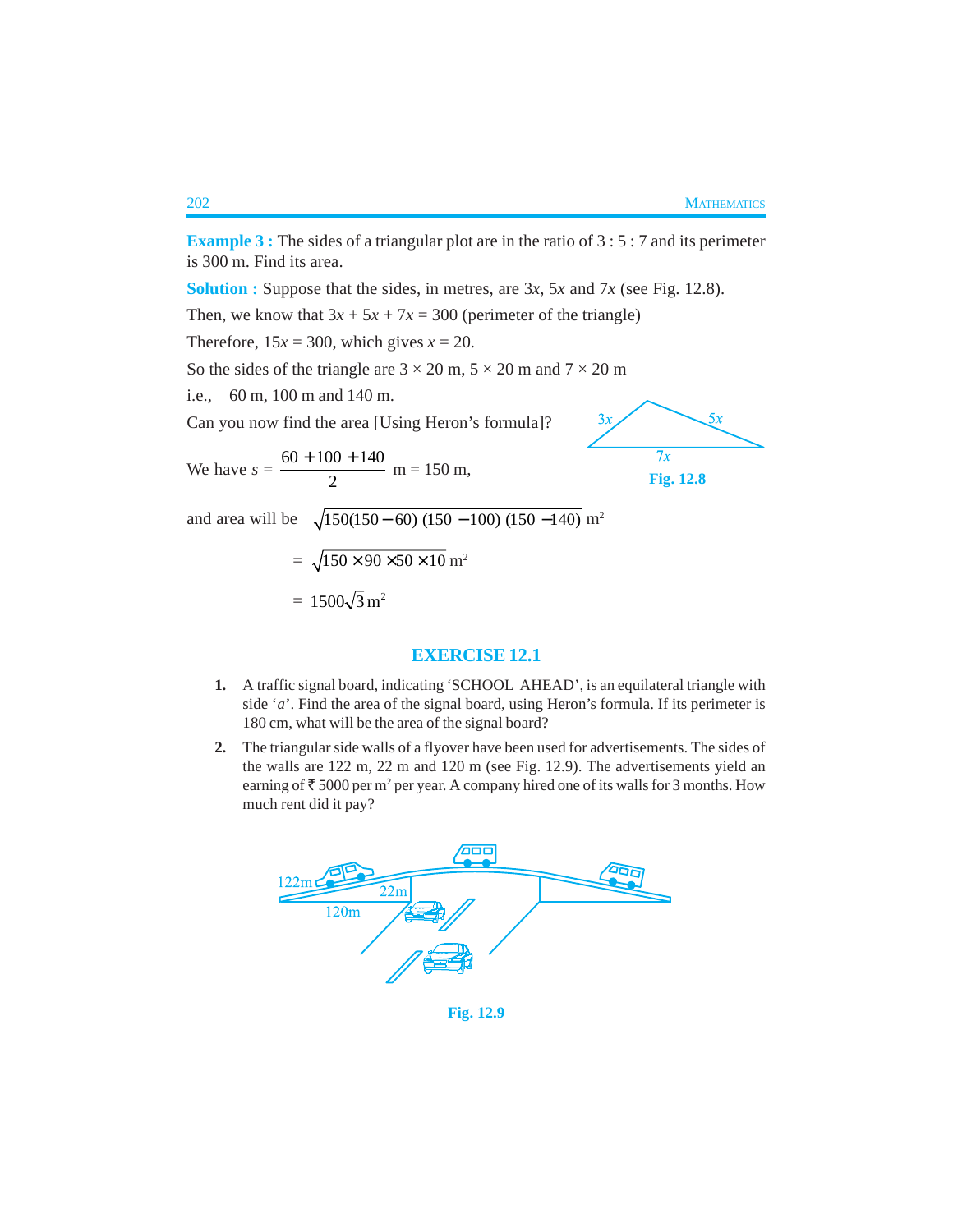**3.** There is a slide in a park. One of its side walls has been painted in some colour with a message "KEEP THE PARK GREEN AND CLEAN" (see Fig. 12.10 ). If the sides of the wall are 15 m, 11 m and 6 m, find the area painted in colour.



**Fig. 12.10**

- **4.** Find the area of a triangle two sides of which are 18cm and 10cm and the perimeter is 42cm.
- **5.** Sides of a triangle are in the ratio of 12 : 17 : 25 and its perimeter is 540cm. Find its area.
- **6.** An isosceles triangle has perimeter 30 cm and each of the equal sides is 12 cm. Find the area of the triangle.

## **12.3 Application of Heron's Formula in Finding Areas of Quadrilaterals**

Suppose that a farmer has a land to be cultivated and she employs some labourers for this purpose on the terms of wages calculated by area cultivated per square metre. How will she do this? Many a time, the fields are in the shape of quadrilaterals. We need to divide the quadrilateral in triangular parts and then use the formula for area of the triangle. Let us look at this problem:

**Example 4 :** Kamla has a triangular field with sides 240 m, 200 m, 360 m, where she grew wheat. In another triangular field with sides 240 m, 320 m, 400 m adjacent to the previous field, she wanted to grow potatoes and onions (see Fig. 12.11). She divided the field in two parts by joining the mid-point of the longest side to the opposite vertex and grew patatoes in one part and onions in the other part. How much area (in hectares) has been used for wheat, potatoes and onions? (1 hectare  $= 10000$  m<sup>2</sup>)

**Solution :** Let ABC be the field where wheat is grown. Also let ACD be the field which has been divided in two parts by joining C to the mid-point E of AD. For the area of triangle ABC, we have

 $a = 200$  m,  $b = 240$  m,  $c = 360$  m

Therefore,  $s = \frac{200 + 240 + 360}{2}$  $+ 240 +$  $m = 400$  m.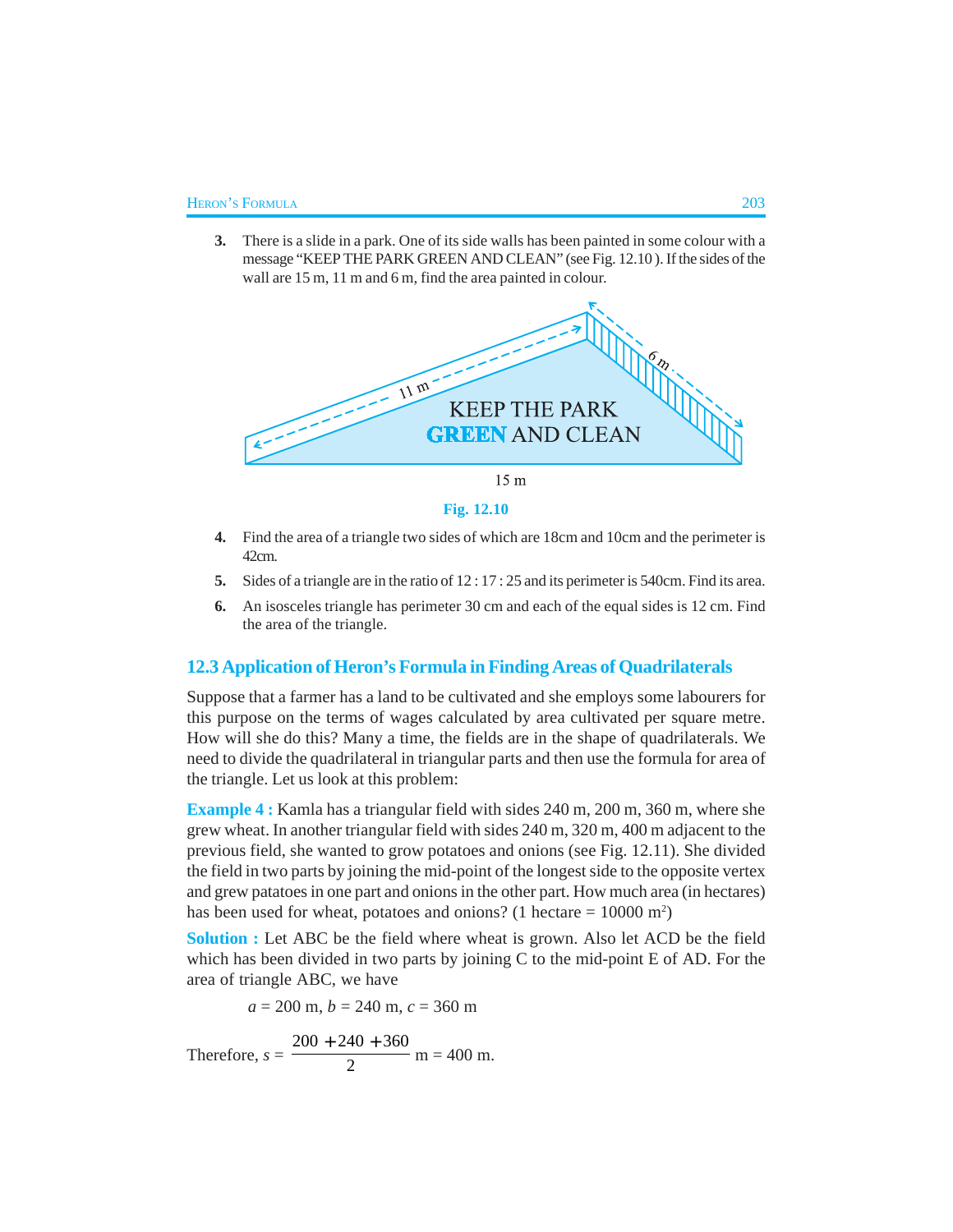

We notice that the line segment joining the mid-point E of AD to C divides the triangle ACD in two parts equal in area. Can you give the reason for this? In fact, they have the bases AE and ED equal and, of course, they have the same height.

Therefore, area for growing potatoes  $=$  area for growing onions

 $= (3.84 \div 2)$  hectares  $= 1.92$  hectares.

**Example 5 :** Students of a school staged a rally for cleanliness campaign. They walked through the lanes in two groups. One group walked through the lanes AB, BC and CA; while the other through AC, CD and DA (see Fig. 12.12). Then they cleaned the area enclosed within their lanes. If  $AB = 9$  m,  $BC = 40$  m,  $CD = 15$  m,  $DA = 28$  m and  $\angle$  B = 90°, which group cleaned more area and by how much? Find the total area cleaned by the students (neglecting the width of the lanes).

**Solution :** Since  $AB = 9$  m and  $BC = 40$  m,  $\angle B = 90^{\circ}$ , we have:



Therefore, the first group has to clean the area of triangle ABC, which is right angled.

Area of 
$$
\triangle ABC = \frac{1}{2} \times \text{base} \times \text{height}
$$
  
=  $\frac{1}{2} \times 40 \times 9 \text{ m}^2 = 180 \text{ m}^2$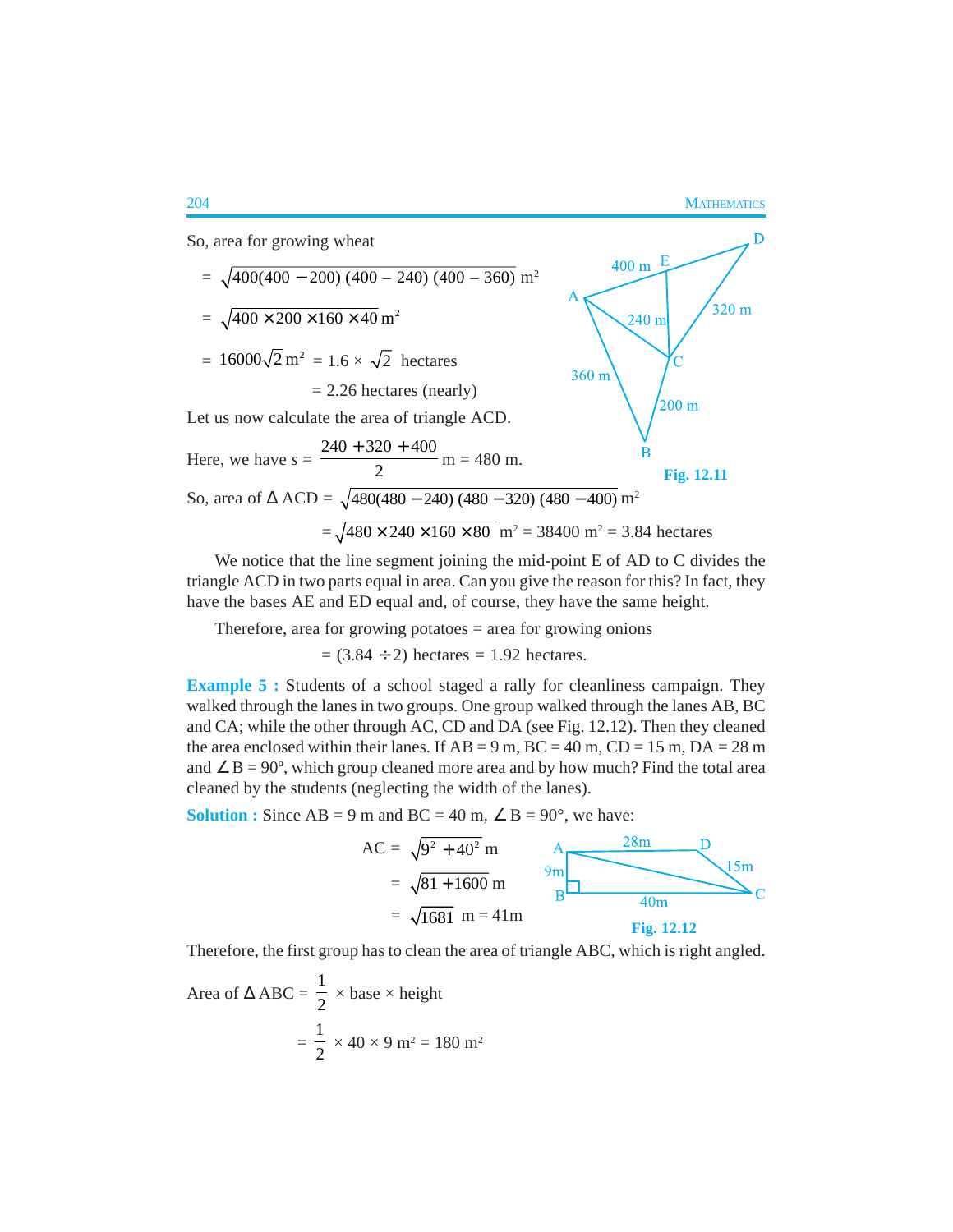The second group has to clean the area of triangle ACD, which is scalene having sides 41 m, 15 m and 28 m.

Here, 
$$
s = \frac{41 + 15 + 28}{2}
$$
 m = 42 m

Therefore, area of  $\triangle ACD = \sqrt{s(s-a)(s-b)(s-c)}$ 

$$
= \sqrt{42(42 - 41)(42 - 15)(42 - 28)} m^{2}
$$

$$
= \sqrt{42 \times 1 \times 27 \times 14} m^{2} = 126 m^{2}
$$

So first group cleaned 180 m<sup>2</sup> which is  $(180 - 126)$  m<sup>2</sup>, i.e., 54 m<sup>2</sup> more than the area cleaned by the second group.

Total area cleaned by all the students =  $(180 + 126)$  m<sup>2</sup> = 306 m<sup>2</sup>.

**Example 6 :** Sanya has a piece of land which is in the shape of a rhombus (see Fig. 12.13). She wants her one daughter and one son to work on the land and produce different crops. She divided the land in two equal parts. If the perimeter of the land is 400 m and one of the diagonals is 160 m, how much area each of them will get for their crops?

**Solution :** Let ABCD be the field.

Perimeter  $= 400$  m So, each side =  $400 \text{ m} \div 4 = 100 \text{ m}$ . i.e.  $AB = AD = 100$  m.

Let diagonal  $BD = 160$  m.

Then semi-perimeter *s* of ∆ ABD is given by

$$
s = \frac{100 + 100 + 160}{2}
$$
 m = 180 m

Therefore, area of  $\triangle$  ABD =  $\sqrt{180(180 - 100) (180 - 100) (180 - 160)}$ 

$$
= \sqrt{180 \times 80 \times 80 \times 20} \text{ m}^2 = 4800 \text{ m}^2
$$

Therefore, each of them will get an area of  $4800 \text{ m}^2$ .



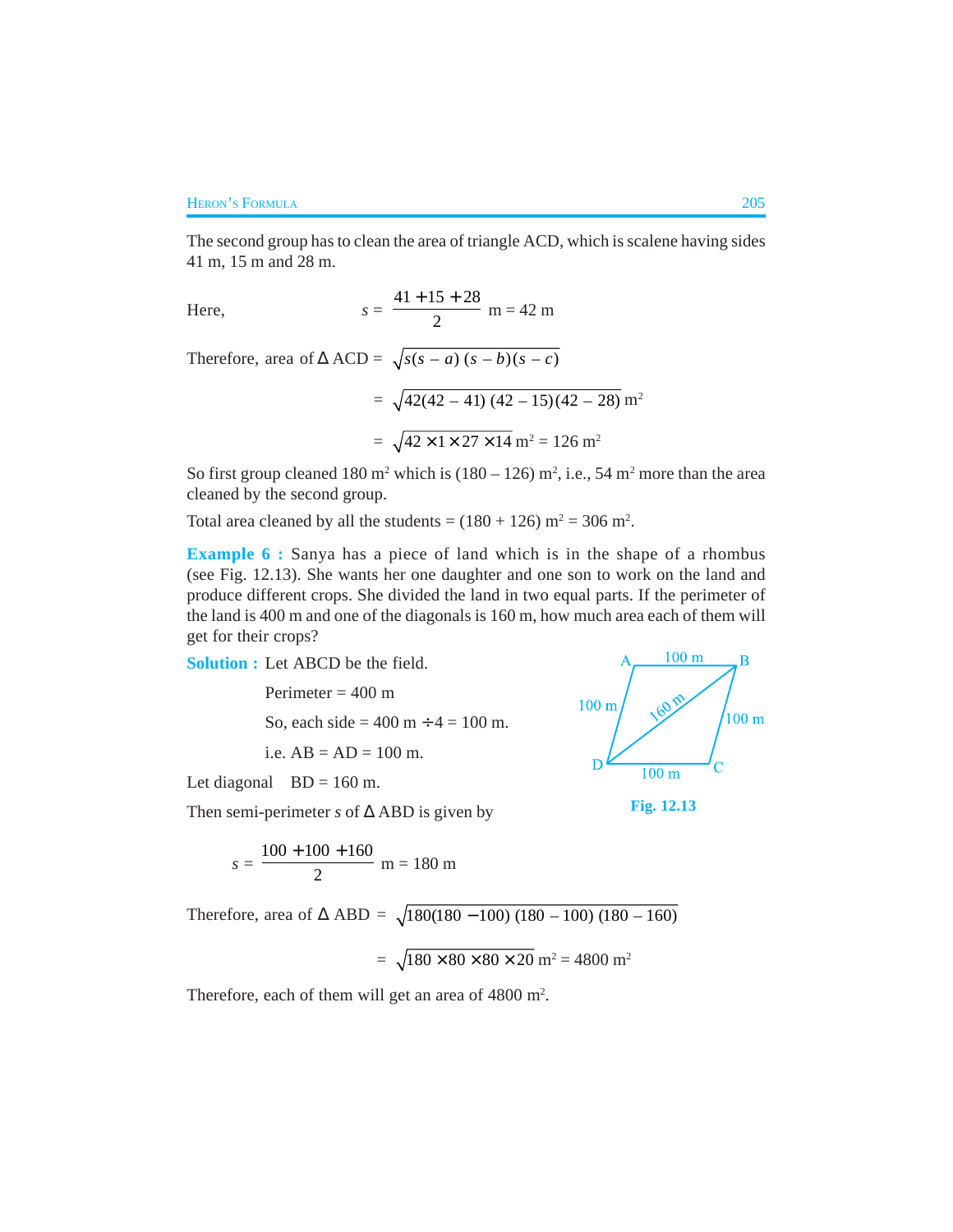$\overline{B}$ 

**Alternative method :** Draw CE ⊥ BD (see Fig. 12.14). As  $BD = 160$  m, we have  $DE = 160 m \div 2 = 80 m$ And,  $DE^2 + CE^2 = DC^2$ , which gives a  $100<sub>m</sub>$  $CE = \sqrt{DC^2 - DE^2}$ or, CE =  $\sqrt{100^2 - 80^2}$  m = 60 m **Fig. 12.14**

Therefore, area of  $\triangle BCD = \frac{1}{2} \times 160 \times 60$ 2  $\times$ 160 $\times$ 60 m<sup>2</sup> = 4800 m<sup>2</sup>

# **EXERCISE 12.2**

- **1.** A park, in the shape of a quadrilateral ABCD, has  $\angle C = 90^\circ$ , AB = 9 m, BC = 12 m,  $CD = 5$  m and  $AD = 8$  m. How much area does it occupy?
- **2.** Find the area of a quadrilateral ABCD in which  $AB = 3$  cm,  $BC = 4$  cm,  $CD = 4$  cm,  $DA = 5$  cm and  $AC = 5$  cm.
- **3.** Radha made a picture of an aeroplane with coloured paper as shown in Fig 12.15. Find the total area of the paper used.



**4.** A triangle and a parallelogram have the same base and the same area. If the sides of the triangle are 26 cm, 28 cm and 30 cm, and the parallelogram stands on the base 28 cm, find the height of the parallelogram.